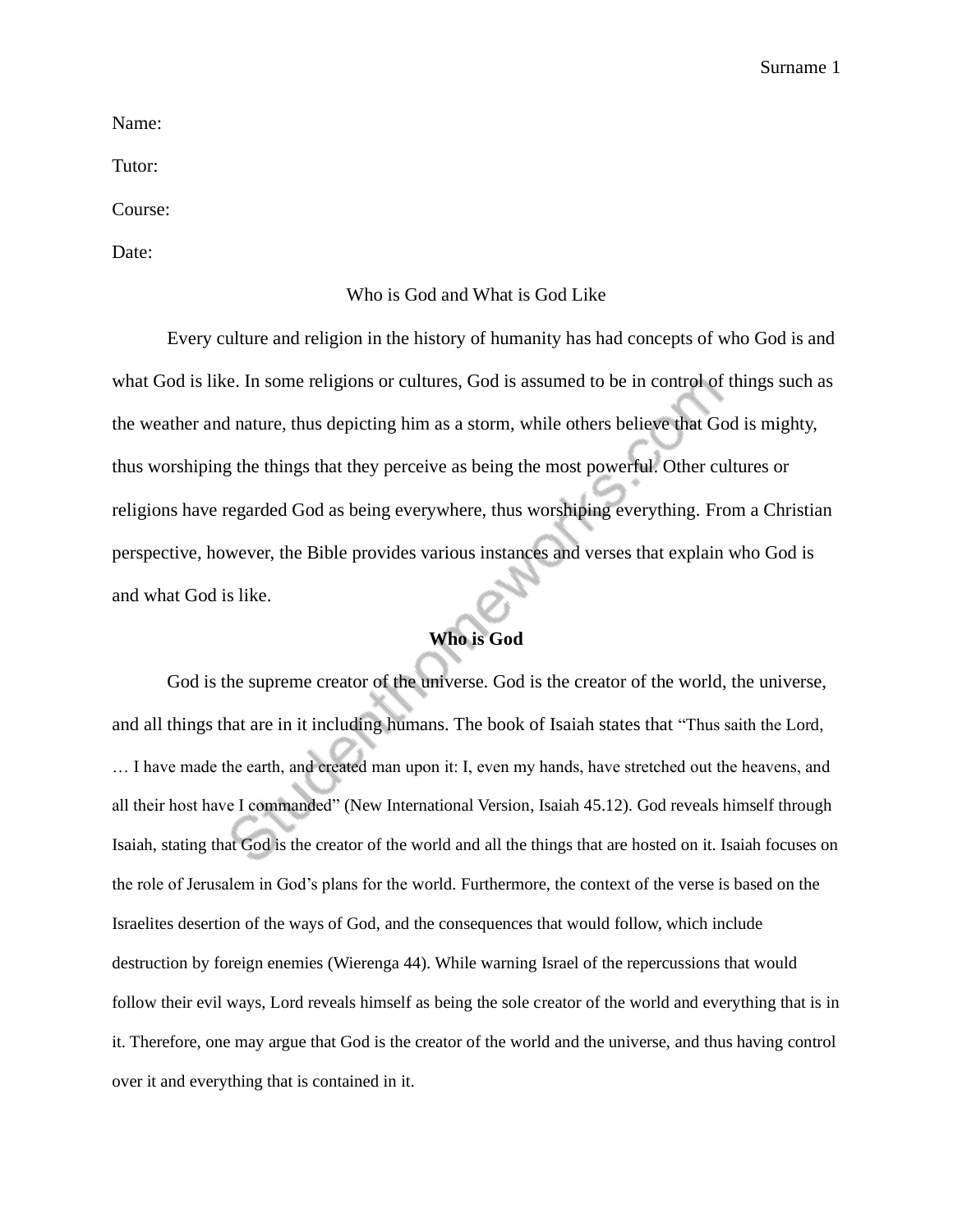Surname 2

In addition, God is described as being the savior of the world. In the book of Hosea, God states that "Yet I am the Lord thy God from the land of Egypt, and thou shalt know no god but me: for there is no savior beside me" (Hosea 13.4). Hosea denounces the worship of other gods, other than Yahweh by the Israelites. In doing so, God instructs him to marry an unfaithful wife, which was meant to symbolize the relationship between man and God. His reconciliation with the unfaithful wife, however, was to symbolize the reconciliation between man and God (Hughes 38). The love of God towards Israel is symbolized by the love of a man towards his unfaithful wife, thus upon repentance, there is reconciliation. Because of his anger towards the Israelites, God tells them that he is their savior, thus if they repent, he would save them from their enemies and other calamities (Hughes 45). Hence, one may perceive God as being a savior, the one who watches over humans when they behave according to his ways. However, even if they digress from his ways, he is willing to forgive them as depicted by his willingness to forgive the Israelites if they repented their sins and change their ways.

Furthermore, the Lord declares himself as being the redeemer. The Israelites had digressed from the ways of God, which angered him. Nonetheless, God said to them, through Isaiah, that he was their redeemer, and the holy one in the whole of Israel (Isaiah 43.13). From this verse, therefore, God is depicted as being a redeemer, one who is willing to redeem humans if they act according to his ways. The actions of Isaiah were prompted by the fact that the Israelites had turned away from the ways of the Lord, making their sins appear irredeemable. God, therefore, revealed himself through Isaiah, instructing the Israelites that he is their redeemer, despite their sins (Wierenga 37). Thus, one can deduce that God is the redeemer of human beings, the extent of their sins notwithstanding.

## **What is God Like**

The Bible describes God as being transcendent. God is portrayed as being above, distinct, and independent from the universe. The transcendence of God can be seen from his name as Yahweh, which is the name that God used to reveal himself to the Israelites. Scholars argue that the name Yahweh stands for "I Am that I AM," which stresses the transcendent nature of God (Exodus 3.14). Furthermore, Gods transcendence can be from the book of Psalms, where it is stated that "But our God is in the heavens; He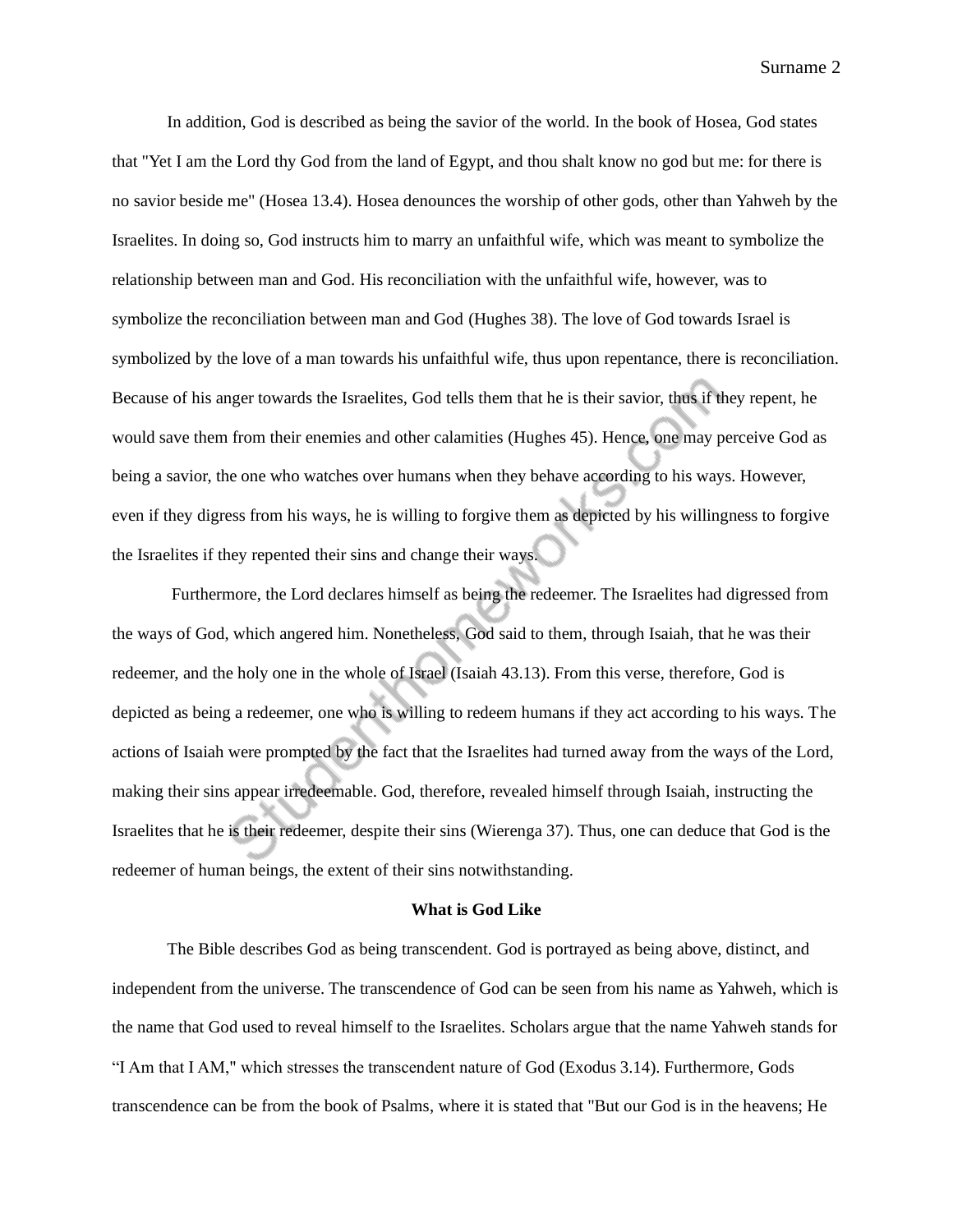Surname 3

does whatever He pleases" (Psalms 115.3). Furthermore, God can be described as being self-conscious, as depicted by Exodus 3.14. "I Am that I Am" stresses that God is self-conscious, thus aware of himself and his identity. Self-consciousness entails an objective awareness of who he or she is (Wright 17). Thus, God can be described as being transcendent and self-conscious. He is aware of who he is and his abilities, while he is also beyond the world.

Furthermore, God can also be described as being immanent. This can be seen from various verses in the Bible. The book of Proverbs describes how God watches the ways of man, yet he cannot be seen directly by humans. Solomon states, "For the ways of a man are before the eyes of the LORD, And He watches all his paths (Proverbs 5.21). One can, therefore, see that God operates from within the universe and sustains it. Furthermore, Solomon speaks of the way that God looks at the earth from heaven. In the book of Psalms, Solomon states that "The LORD looks from heaven; He sees all the sons of men; 14 From His dwelling place He looks out On all the inhabitants of the earth" Psalm 33.13-14). One can, therefore, see that God watches over the universe, as he can see it from heaven. Furthermore, it is seen that God watches over the inhabitants of the world as revealed by Solomon (Wright 22). Therefore, one can argue that God has an imminent nature, thus able to observe and to sustain the world from heaven.

God can also be perceived as being sensible and emotional. In the book of Genesis, for instance, it is stated "The LORD was grieved that he had made the man on the earth, and his heart was filled with pain" (Gen. 6.6). Aspects such as grieve are associated with emotions and sensations (Davies 65). By being grieved, therefore, God can be viewed as having emotions. To highlight the emotional side of God further, God becomes angry on various instances. Things such as anger are related with emotions, in that, one would never become angry if he or she is not emotional. In Proverbs, for instance, it is stated of the various things that God Hates (Proverbs 6.16). This hatred is because of the fact that God is emotional and sensational (Davies 29).

God can also be described as being just. In the book of Deuteronomy, God is illustrated as " The Rock, his work is perfect, for all his ways are justice. A God of faithfulness and without iniquity, just and upright is he" (32). This verse reveals that God is just in all his ways. He is also perfect that one can argue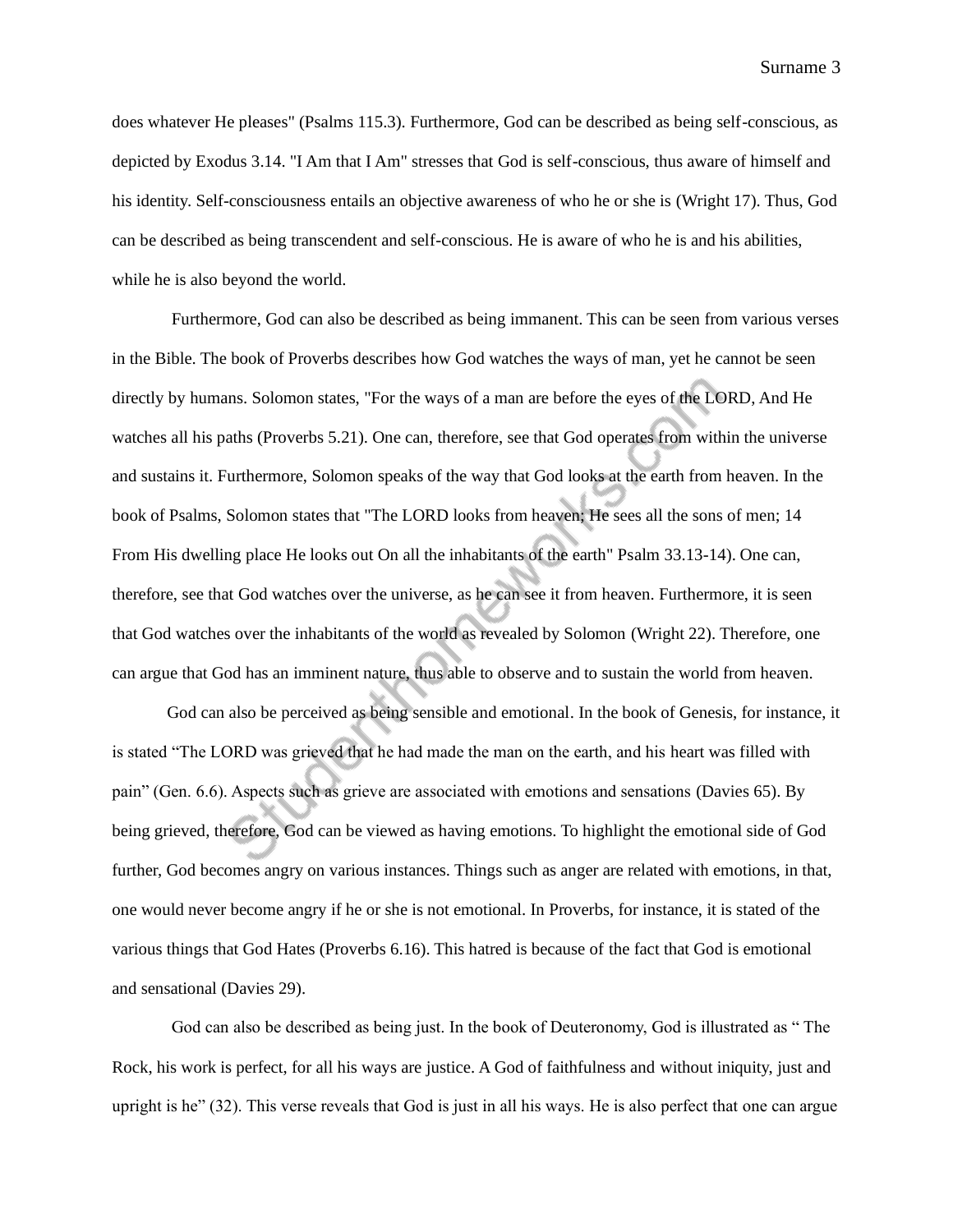Surname 4

that whatever he does is well deliberated and just in nature. Furthermore, God's judgments reveal the fact that he is a moral being. To depict the moral nature of God, he gives guidelines on what things can be perceived as being right or wrong (Davies 17). The Bible gives instructions clearly on what is to be considered as being right and what is to be considered as wrong. Things such as the Law of Moses, which originated from God, emphasize this nature. Furthermore, the psalmist states that God is fair and just. Psalms (25.8) states, "God is fair and just; He corrects the misdirected, Sends them in the right direction" thus revealing God's just nature and willingness to correct the misdirected people. Hence, one can argue that God is just in all his ways and that he loves just people. He is also willing to guide the misdirected people to lead them to his just ways.

The Bible also defines God as being righteous and holy. In various instances in the Bible, God reveals himself as being a holy God. He is so righteous and perfect that he cannot endure sinful living (Davies 39). The righteousness of God can be seen in the book of Romans, where it is stated that all humans fall short of God's glory (Romans 3.23). It, therefore, means that despite the attempts by humans to be holy, they can never reach God's level of righteousness. God is also depicted as righteous in other verses in the Bible. In the book of Ezra, it is stated that "O Lord God of Israel, you are righteous" (Ezra 9.15). The psalmist also noted the righteous nature of God, writing, "The fear of the LORD is pure, enduring forever. The ordinances of the LORD are sure and altogether righteous" (Psalms 19.9). Therefore, one can argue that God is righteous and he loves righteous people and righteous ways. This can also be seen by the fact that he punished various individuals who had wicked ways. God subjected people such as Jehoram and Jeroboam because of their unrighteousness while saving individuals such as Noah and Lot because they were righteous (Hughes 66).

Various religions and cultures in the world have had different perceptions of who God is and what he is like. Some cultures associate God with being powerful, while others associate him with natural things such as nature. However, with Christianity, the Bible provides several insights on who God is and his nature. There are various descriptions of who God is, starting with Genesis where he is described as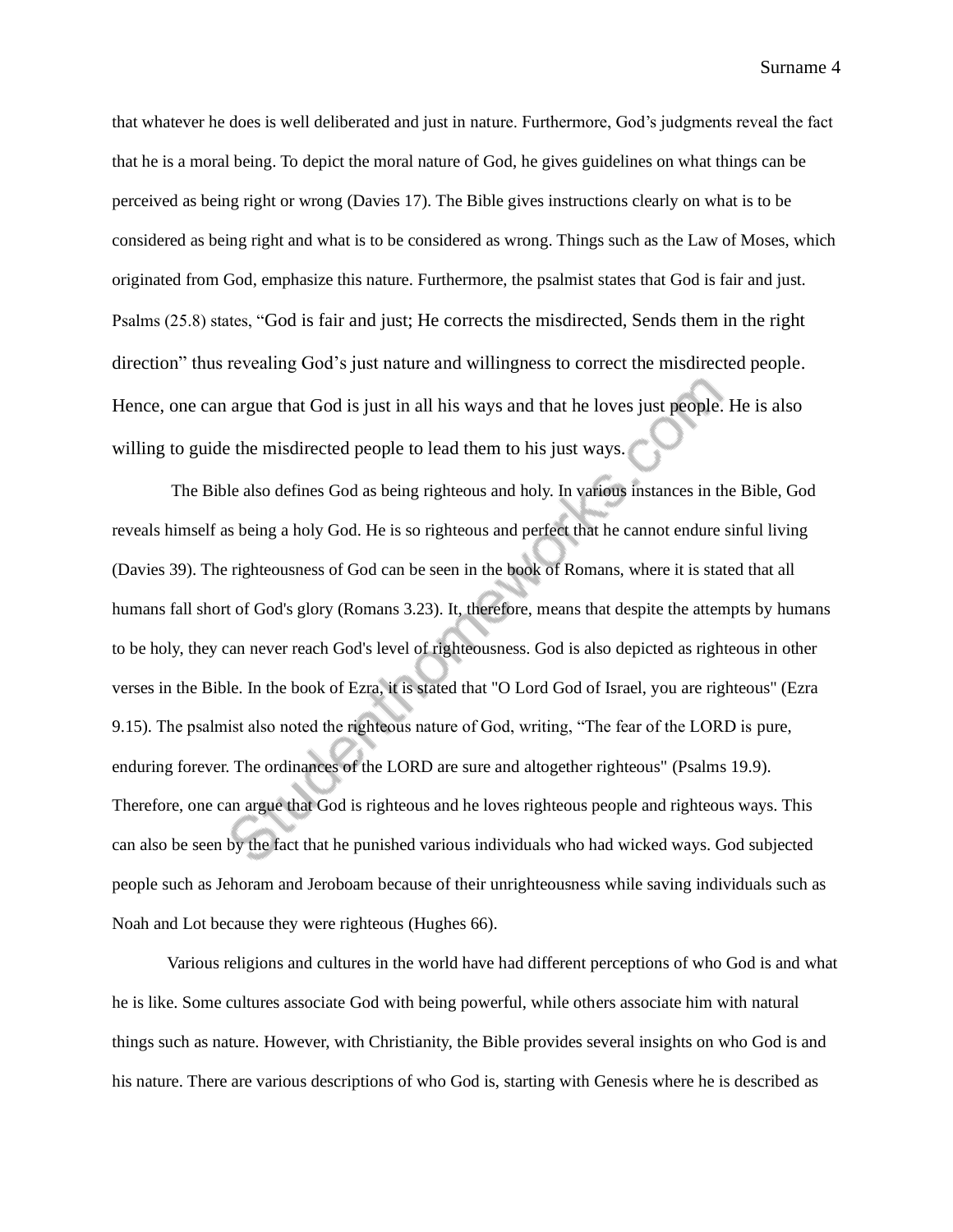being the creator of the universe. Furthermore, God's nature is illustrated in various instances in the Bible. The Bible portrays God as being emotional and sensible, as highlighted by the fact that he gets angry and becomes painful, which are associated with emotions and sensations. Furthermore, the Bible depicts God's nature as being transcendent and immanent. It, therefore, means that God is everywhere and he is all seeing. God is also described as being just and righteous, in that whatever he does is just and righteous.

Studenthomeworks.com